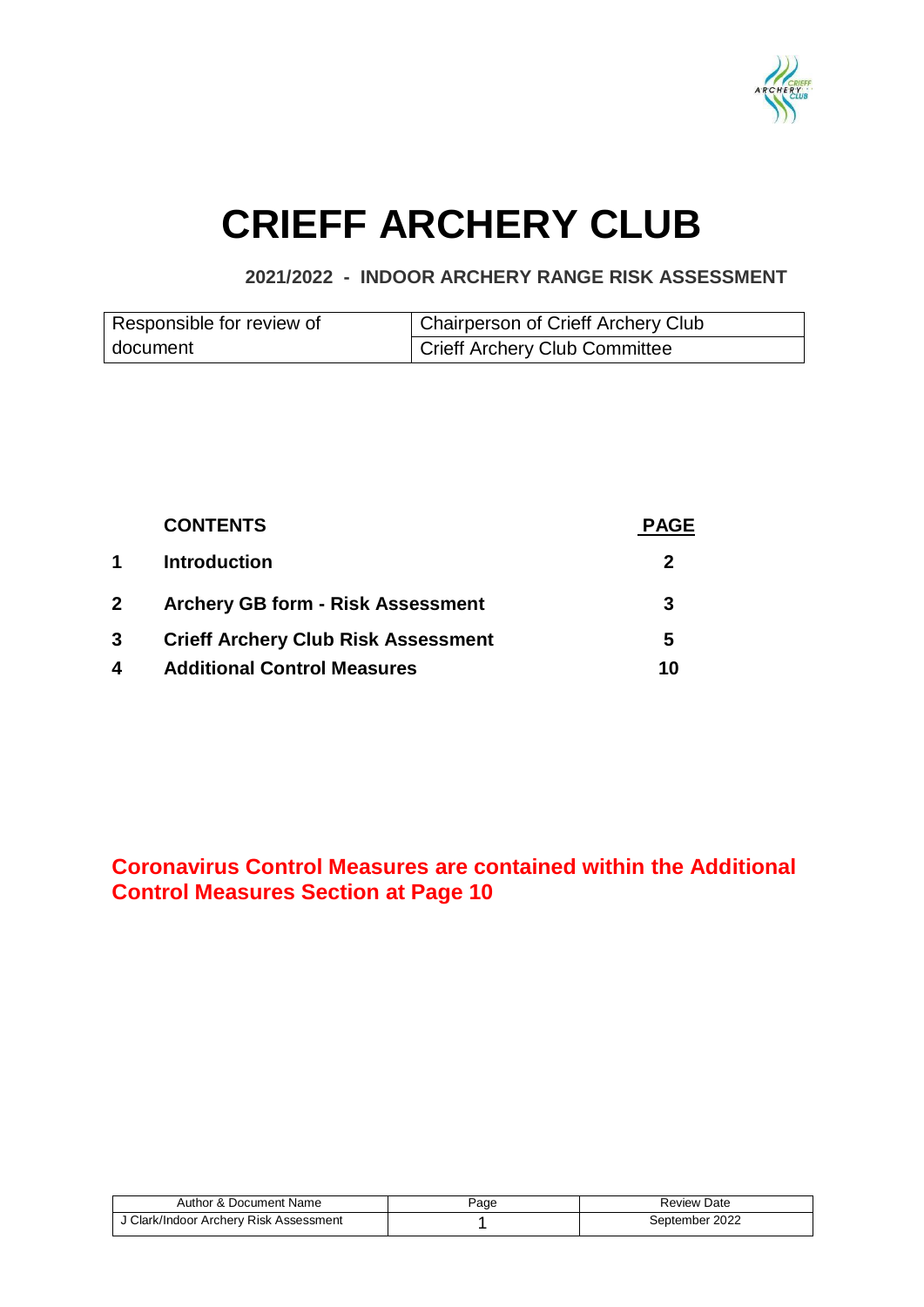

### **1. Introduction**

This document incorporates both the required Archery GB assessment and the Crieff Archery Club Risk Assessments

These risk assessments outline the general risks from indoor archery. Any exceptional circumstances that require additional control measures, will be contained in the Additional Control Measures section.

It must be noted that:

- Crieff Archery Club is affiliated to Archery GB and the Scottish Archery Association and is required to meet the national safety standards for archery.
- The Club is covered by Archery GB public liability insurance
- All archers within the club are members of Archery GB and as such must abide by the association rules and policies
- The Archery GB Risk Assessment must be reviewed annually in accordance with governance requirements

| Author & Document Name                 | Page | <b>Review Date</b> |
|----------------------------------------|------|--------------------|
| J Clark/Indoor Archery Risk Assessment |      | September 2022     |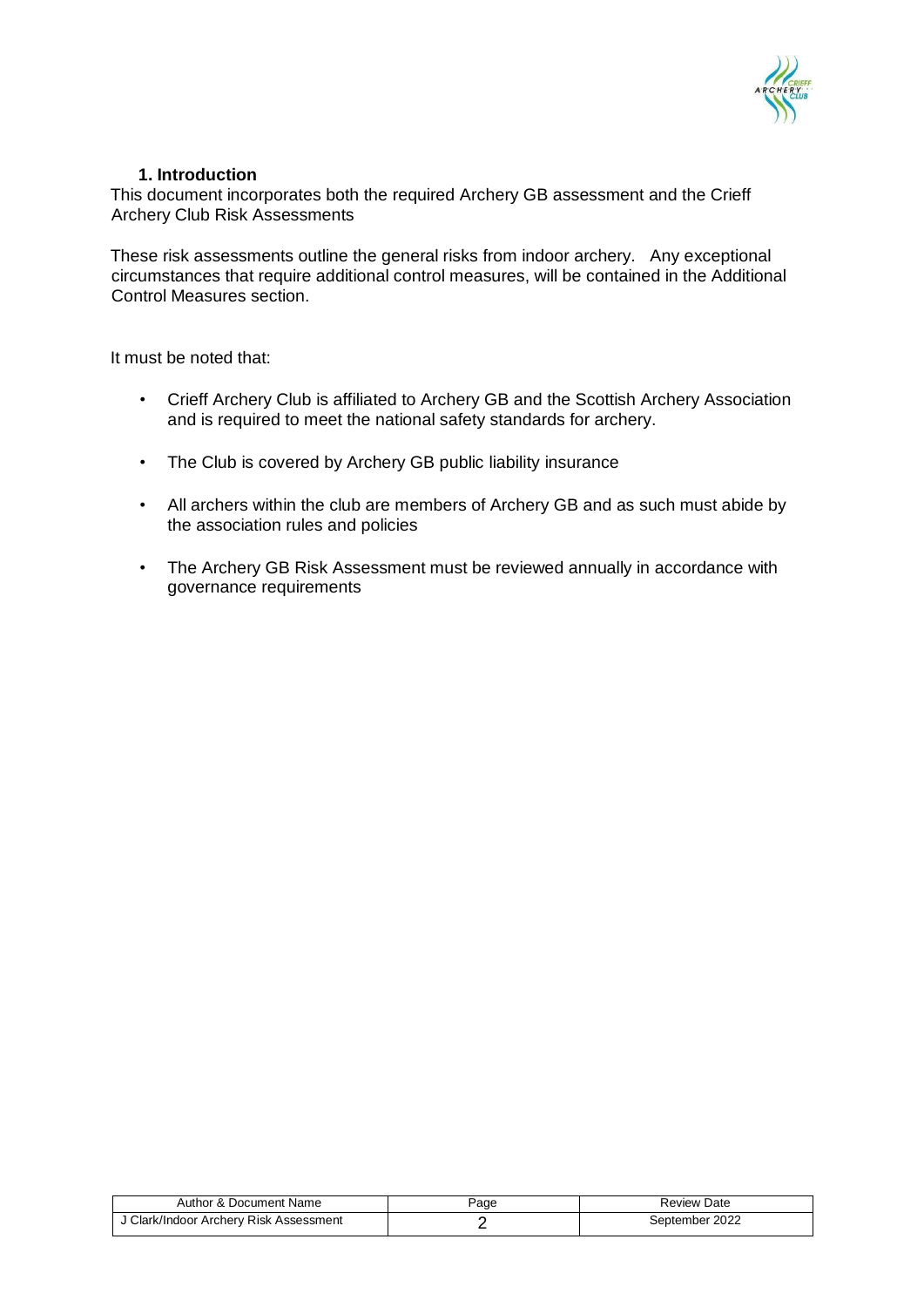

# **2. ARCHERY GB TEMPLATE 8: RISK ASSESSMENT FORM**

### *CRIEFF ARCHERY CLUB – INDOOR RANGE RISK ASSESSMENT*

**Venue: Hall Four Court Hall, Strathearn Community Campus,** Pittenzie Rd, Crieff PH7 3JN

#### **Name and position of person doing check:**

Allan Mcdougall Club Chairman James Clark Club Sectretary

#### **Date of check: 4 September 2021**

#### **1. SHOOTING/TRAINING AREA**

*Check that the area and surroundings are safe and free from obstacles.* 

#### **Is the area fit and appropriate for activity? Yes**

- a. The walls and ceiling of the area used for the indoor range indoor range provides the control measures of safety required
- b. Access to area is restricted during times of shooting with safety hazard signage at the door to provide hazard information

#### **2. EQUIPMENT**

*Check that it is fit and sound for activity and suitable for age group/ability.* 

#### **Is the equipment safe and appropriate for activity? Yes**

- a. Visual check of range is carried out before archery commences and a hall check will be undertaken at end of each shoot to ensure no items are left in the hall..
- b. All archers are responsible for ensuring their own equipment is in good working order.

#### **3. PARTICIPANTS**

*Check that the attendance register is up to date with medical information and contact details. Check that participants are appropriately attired for the activity.* 

#### **Is the Member Register in order? Yes**

*(Please note: the club holds no medical information as per Data Protection legislation requirements)* 

#### **Are participants appropriately attired and safe for activity? Yes**

| Document Name<br>Author<br>' ^ ۰     | aqe- | Date<br>Review |
|--------------------------------------|------|----------------|
| Clark/Indoor Archery Risk Assessment |      | September 2022 |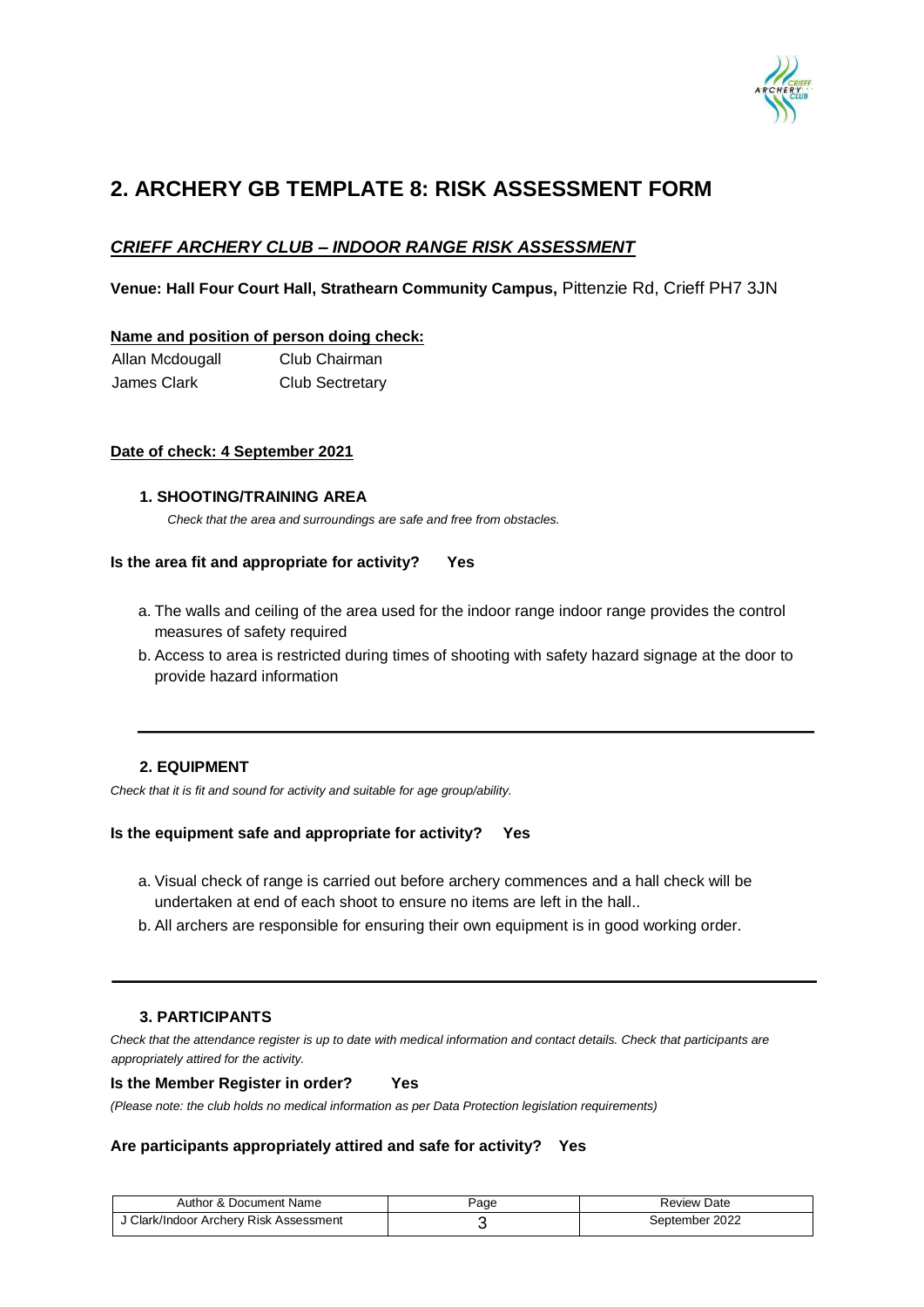

- a. Members are aware of the proper attire for the practice of archery and would not be allowed to shoot if inappropriately dressed.
- b. Members are responsible for the setting up of their own equipment and that they must do so in a safe manner

#### **4. EMERGENCY POINTS**

*Check that emergency vehicles can access facilities, and that a working telephone is available with access to emergency numbers.*

#### **Are emergency access points checked and operational? Yes**

a. As a public venue, the venue fire and emergency procedures are in place and will be followed by club members should the need arise.

#### **Is a working telephone available? Yes**

a. If a member of the club required medical assistance, the Field Captain/Rangemaster would contact emergency services using either their mobile phone or access the telephone at the venue leisure reception. Reception would be notified of any issue in order to guide any arriving emergency services to the appropriate hall.

#### **5. SAFETY INFORMATION**

*Check that evacuation procedures are published and posted somewhere for all to see. Ensure that volunteers and staff have access to information relating to health and safety.* 

#### **Are emergency procedures published and accessible to those with responsibility for sessions in the club?** Yes

- a. A first aid kit is available for members to access for self-treatment of minor injuries.
- b. An incident reporting process is in place.
- c. Fire alarm testing and evacuation process in place with congregation points outside the building clearly marked.

SIGNED: Crieff Archery Club Committee DATE: Sep 2021 Collective Responsibility.

N.B. *A new risk assessment form must be completed at the start of each season.* 

| Author & Document Name                 | Page | Review Date    |
|----------------------------------------|------|----------------|
| J Clark/Indoor Archery Risk Assessment |      | September 2022 |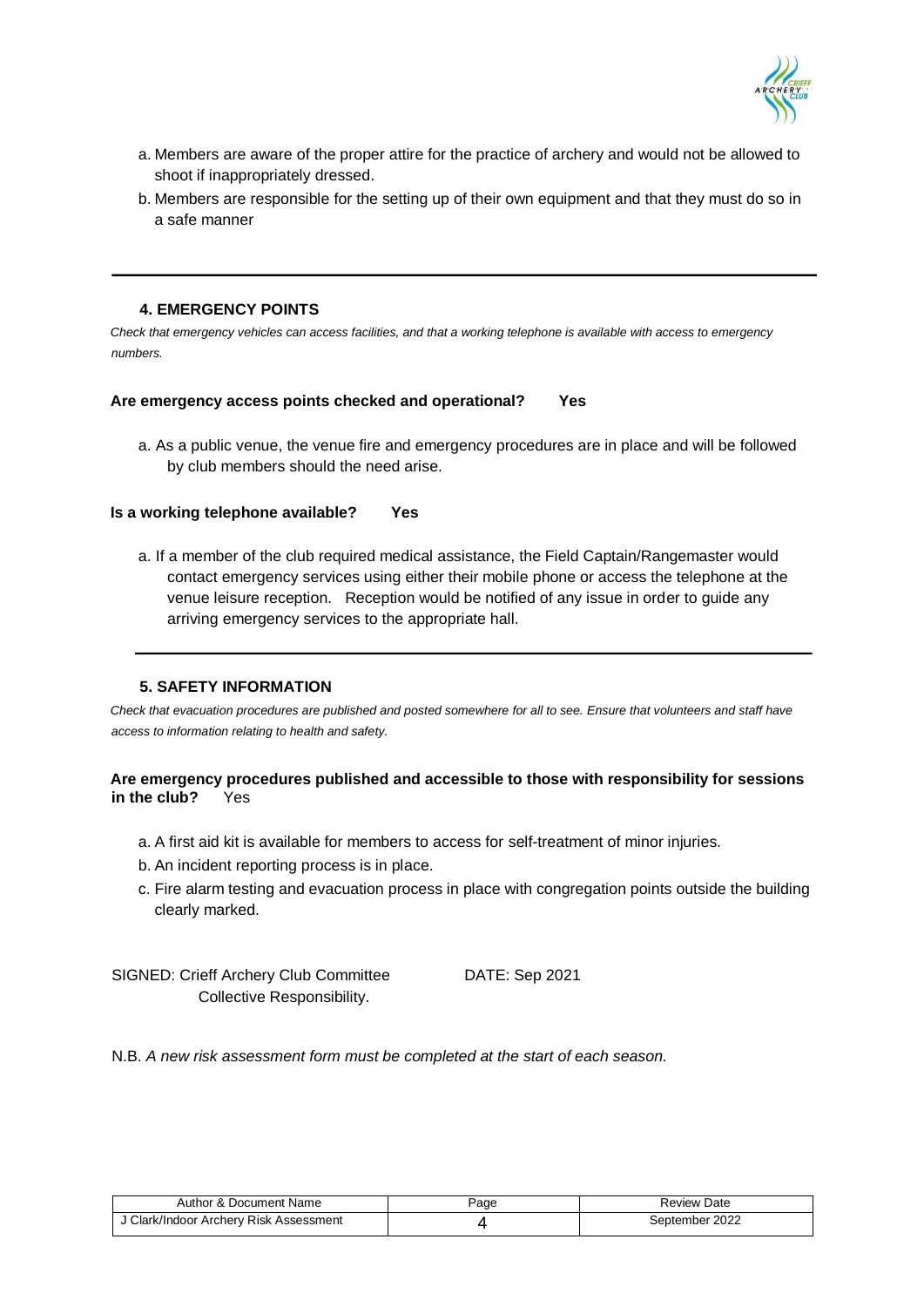

# **3. Crieff Archery Club – Archer & Specific Risk Assessment Document**

### General Risks

Hazards and associated risks have been identified for the practice of archery and these along with the control measures and risk ratings are noted below. The risk matrix used in regards of risk rating is available via the Health and Safety Executive (HSE) website and is as follows:

|                                 |                 | Potential severity of harm |                    |                          |
|---------------------------------|-----------------|----------------------------|--------------------|--------------------------|
|                                 |                 | Slightly Harmful           | Harmful            | <b>Extremely Harmful</b> |
|                                 | Highly unlikely | Trivial                    | <b>Tolerable</b>   | <b>Moderate</b><br>и     |
| Likelihood of<br>harm occurring | Unlikely        | <b>Tolerable</b>           | <b>Moderate</b>    | <b>Substantial</b><br>6  |
|                                 | Likely<br>3     | <b>Moderate</b>            | <b>Substantial</b> | Introduce state          |

Risk Rating in respect to Archery Practice – Severity x Likelihood = Risk Rating

- 1- 2 Trivial to tolerable risk no actions required unless a solution to issue becomes available
- 3-8 Moderate to substantial risk shooting can continue as long as controls to manage the identified risks are in place and are robustly managed
- 9 High Risk Shooting can **NOT** continue until risk level has been reduced.

| Author & Document Name                     | aqe | Review Date |
|--------------------------------------------|-----|-------------|
| J Clark/indoor archery range shooting & RA |     | June 2018   |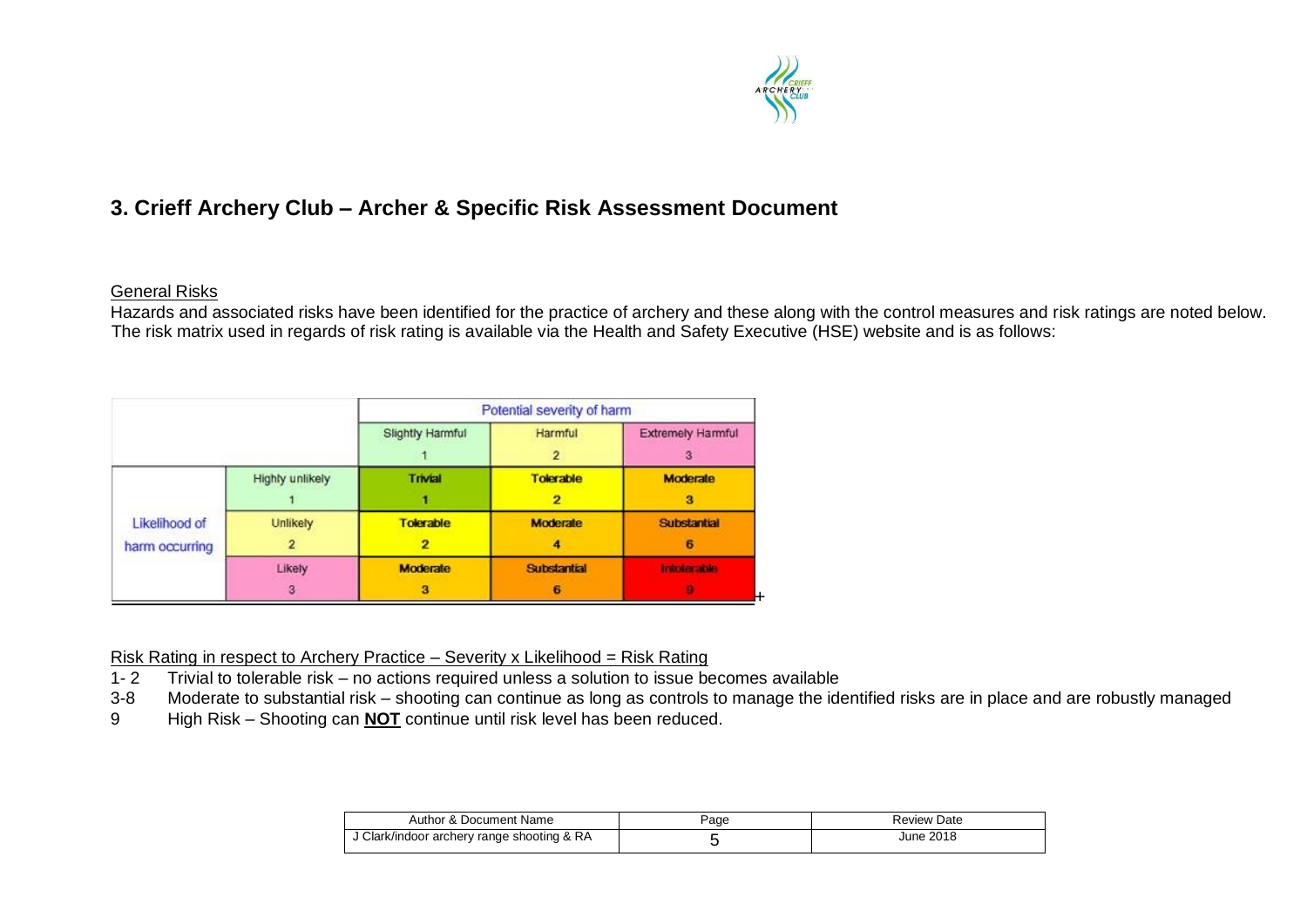

# **Risk Assessment: Crieff Archery Club Risk Assessment 2021/22 season**

| What are the hazards?                                                                    | Who might be harmed and<br>how?                                          | <b>Control Measures - What are you already</b><br>doing?                                                                                                                                                                                                                                                                                     | Do you need to do<br>anything else to<br>control this risk?                                                  |                | Severity   Likelihood | Risk |
|------------------------------------------------------------------------------------------|--------------------------------------------------------------------------|----------------------------------------------------------------------------------------------------------------------------------------------------------------------------------------------------------------------------------------------------------------------------------------------------------------------------------------------|--------------------------------------------------------------------------------------------------------------|----------------|-----------------------|------|
| Manual Handling -<br>setting up and removal of<br>Boss and repositioning<br>during shoot | Club members - muscle<br>injury; possible wood<br>splinters              | Targets stored immediately on left side of storage<br>cupboard which has two large doors to allow for<br>easy access to equipment. All target bosses<br>are secured to the frames to ensure no risk to the<br>archer whilst recovering arrows. Club members<br>instructed on how to move boss's in a safe<br>manner. Gloves are available.   | Continued observation of<br>practice                                                                         | 2              | $\overline{2}$        |      |
| No warm up before or<br>cool down after shooting                                         | $\overline{\text{Club}}$ members - muscle<br>injury                      | All club members given advice on warm up and<br>cool down during beginners course                                                                                                                                                                                                                                                            | Club members to be<br>reminded periodically of<br>the importance of<br>appropriate warm up and<br>cool down. | $\overline{1}$ |                       |      |
| Walking onto the range<br>before it is safe                                              | Club members - body injury                                               | All club members are made aware of safety rules<br>during the beginner's course. All members<br>follow the Field Captains/Rangemaster<br>instructions to ensure safety is paramount at all<br>times. Archers will regulate other archers in<br>order to ensure best and safe practice.                                                       | Continued observation of<br>practice                                                                         | 3              |                       | 3    |
| safety area                                                                              | People straying into the People - body injury if walk<br>into arrow path | Access to indoor range is constrained by hall<br>walls, ceilings and the one entrance/exit door.<br>Warning signage is placed at entrance to area to<br>warn persons of archery practice. Archers<br>monitor site at all times during shooting.<br>Emergency stop process in place which can be<br>initiated by any club member at any time. | Continued observation                                                                                        | 3              |                       | 3    |

| Author & Document Name                     | age | <b>Review Date</b> |
|--------------------------------------------|-----|--------------------|
| J Clark/indoor archery range shooting & RA |     | June 2018          |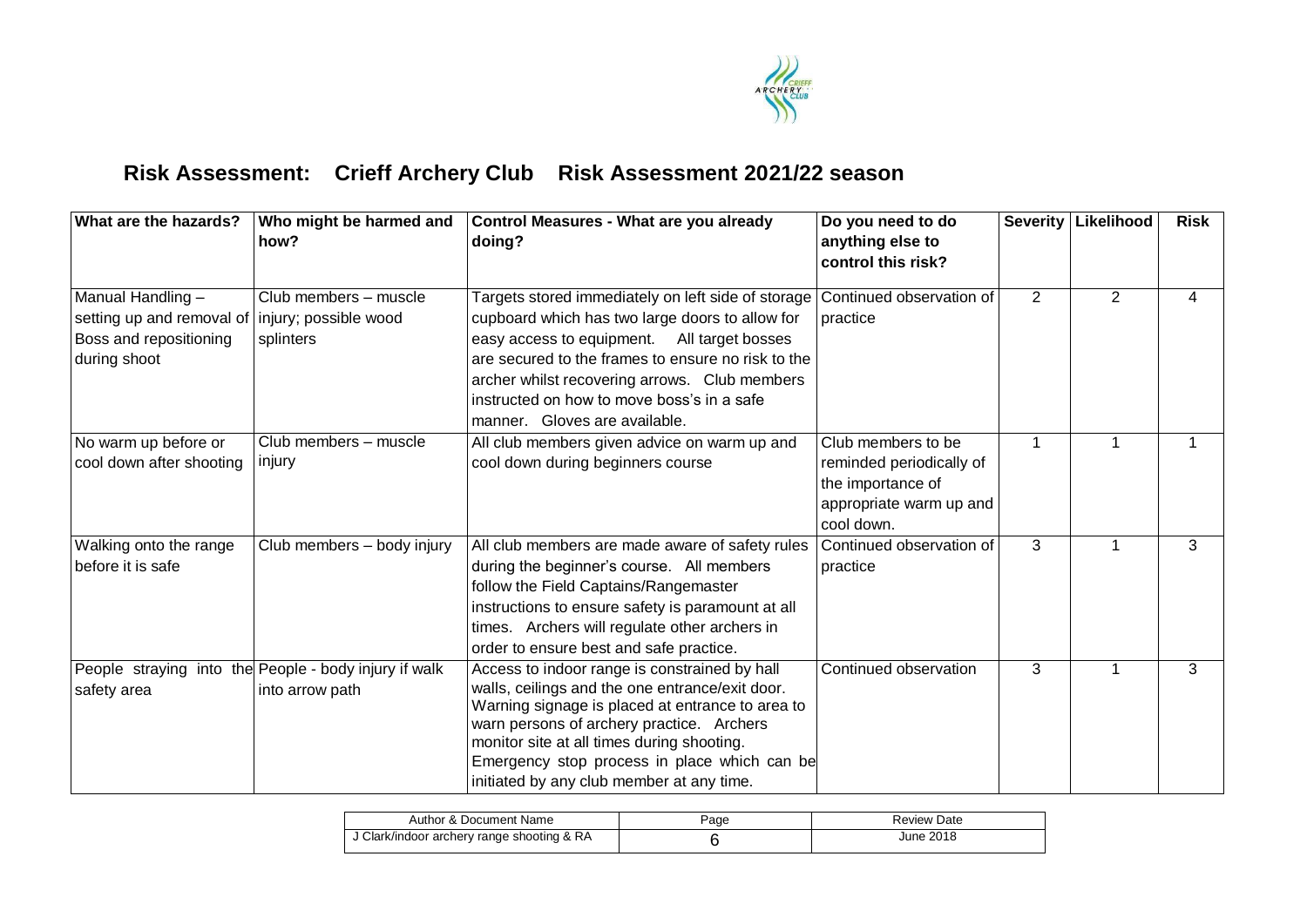

| What are the hazards?                           | Who might be harmed and<br>how?                                          | <b>Control Measures - What are you already</b><br>doing?                                                                                                                                                                                                                                                                                                                                                                                                                                                                                                                                                                  | Do you need to do<br>anything else to<br>control this risk? |              | Severity   Likelihood | <b>Risk</b> |
|-------------------------------------------------|--------------------------------------------------------------------------|---------------------------------------------------------------------------------------------------------------------------------------------------------------------------------------------------------------------------------------------------------------------------------------------------------------------------------------------------------------------------------------------------------------------------------------------------------------------------------------------------------------------------------------------------------------------------------------------------------------------------|-------------------------------------------------------------|--------------|-----------------------|-------------|
| Slip, Trip and Fall<br>hazards                  | Club members - body injury                                               | Flooring area of both hall and storage area<br>checked during assessment process and no<br>concerns identified. All members are aware of<br>necessity to wear appropriate footwear to take<br>into account the hall floor surface.                                                                                                                                                                                                                                                                                                                                                                                        | Continued observation of<br>practice                        | $\mathbf 1$  |                       |             |
|                                                 |                                                                          | On shooting days, any identified trip hazards will<br>be removed from range area.                                                                                                                                                                                                                                                                                                                                                                                                                                                                                                                                         |                                                             |              |                       |             |
| Environmental $-$ e.g.<br>lighting, temperature | Club members - affected by<br>environmental issues                       | Covered within the beginner's course and<br>Archers know not to shoot if they cannot see.<br>Any issues with lighting or glare will be reported<br>to venue reception for remedy. Centre has had<br>LUX level readings taken for the hall and<br>confirms that hall lighting levels are appropriate<br>for activities in the hall. Good lighting in storage<br>cupboard.<br>Temperatures within the hall are regulated and<br>the hall has heating for the winter period. The<br>venue reception would be informed of any<br>concerns.<br>Archers are reminded to wear appropriate<br>clothing for the hall temperatures. | Continued observation of<br>practice                        | $\mathbf 1$  |                       |             |
| Running towards targets                         | Club members - Slip, trip or<br>fall. Body injury if run onto<br>arrows. | Running in archery range is forbidden and is<br>covered within the beginner's course. Activity in<br>the range is monitored and controlled by the Field<br>Captain/Rangemaster. Archers will regulate other<br>archers in order to ensure best and safe practice.                                                                                                                                                                                                                                                                                                                                                         | Continued observation of<br>practice                        | $\mathbf{1}$ | 1                     |             |

| Author & Document Name                     | Page | Review Date |
|--------------------------------------------|------|-------------|
| J Clark/indoor archery range shooting & RA |      | June 2018   |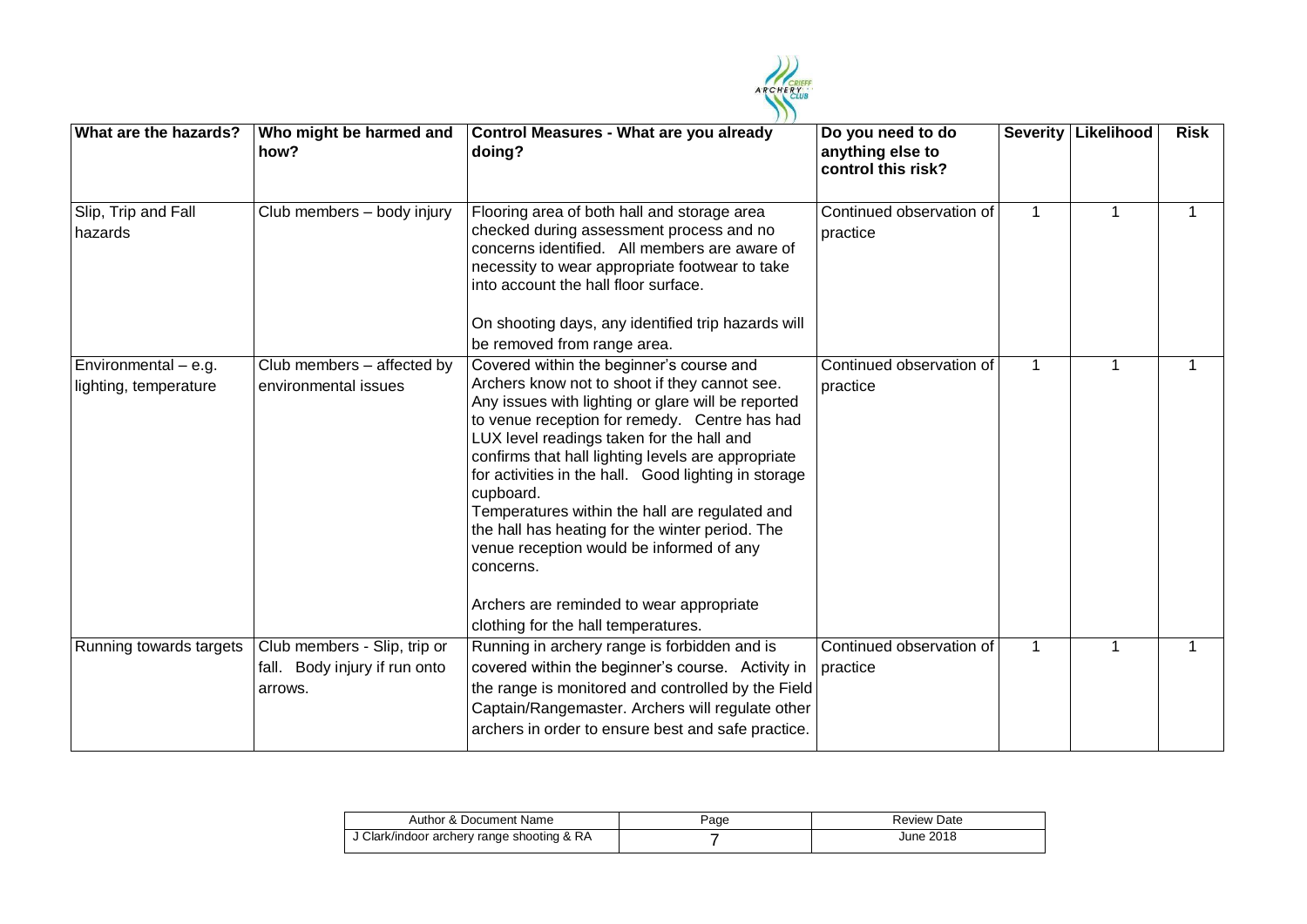

| What are the hazards?                                                  | Who might be harmed and<br>how?                                                      | Control Measures - What are you already<br>doing?                                                                                                                                                                                              | Do you need to do<br>anything else to<br>control this risk? |              | <b>Severity Likelihood</b> | <b>Risk</b> |
|------------------------------------------------------------------------|--------------------------------------------------------------------------------------|------------------------------------------------------------------------------------------------------------------------------------------------------------------------------------------------------------------------------------------------|-------------------------------------------------------------|--------------|----------------------------|-------------|
| Catching clothing, arm,                                                | Club members - bruising or<br>ear or hair with bowstring   tissue damage on forearm, | Long hair, earrings and lose clothing tied up or<br>removed before shooting commences and is<br>covered within the beginner's course.<br>Arm Braces to be worn by archers who have<br>issues with bruising on forearm.                         | Continued observation of<br>practice                        | $\mathbf{1}$ | 1                          | 1           |
| Slip / trip on an arrow on<br>the floor that has not hit<br>the target | Club members - body injury                                                           | Covered within the beginner's course. All<br>archers trained to approach targets from the side<br>and to observe the immediate floor during the<br>approach. Archers will regulate other archers in<br>order to ensure best and safe practice. | Continued observation of<br>practice                        | 3            |                            | 3           |
| Walking into the knock<br>end of an arrow in the<br>boss               | Club members - body injury                                                           | Covered within the beginner's course. All<br>archers trained to approach targets from the side<br>and to look behind them before removing arrows<br>from the target.                                                                           | Continued observation of<br>practice                        | 3            | 1                          | 3           |
| Standing in front of the<br>boss during arrow<br>removal               | Club members - body injury                                                           | Covered within the beginner's course. All<br>archers trained to stand at side of boss.                                                                                                                                                         | Continued observation of<br>practice                        | 3            |                            | 3           |
| Falling whilst carrying<br>arrows                                      | Club members - body injury                                                           | Covered within the beginner's course. All<br>arrows are returned to quiver before walking<br>back to shooting line.                                                                                                                            | Continued observation of<br>practice                        | 3            | $\mathbf 1$                | 3           |
| being<br>lost<br>Arrows<br>unaccounted for                             | or ALL - body injury                                                                 | Covered within the beginner's course. Range<br>would not be left until all arrows are accounted<br>for.                                                                                                                                        | Continued observation of<br>practice                        | 3            | 1                          | 3           |
| A drawn bow being<br>pointed away from the<br>archery area             | ALL - Body injury from<br>missshot arrow                                             | Covered within the beginner's course. Archers<br>will regulate other archers in order to ensure best<br>and safe practice.                                                                                                                     | Continued observation of<br>practice                        | 3            | 1                          | 3           |

| Author & Document Name                     | Page | <b>Review Date</b> |
|--------------------------------------------|------|--------------------|
| J Clark/indoor archery range shooting & RA |      | June 2018          |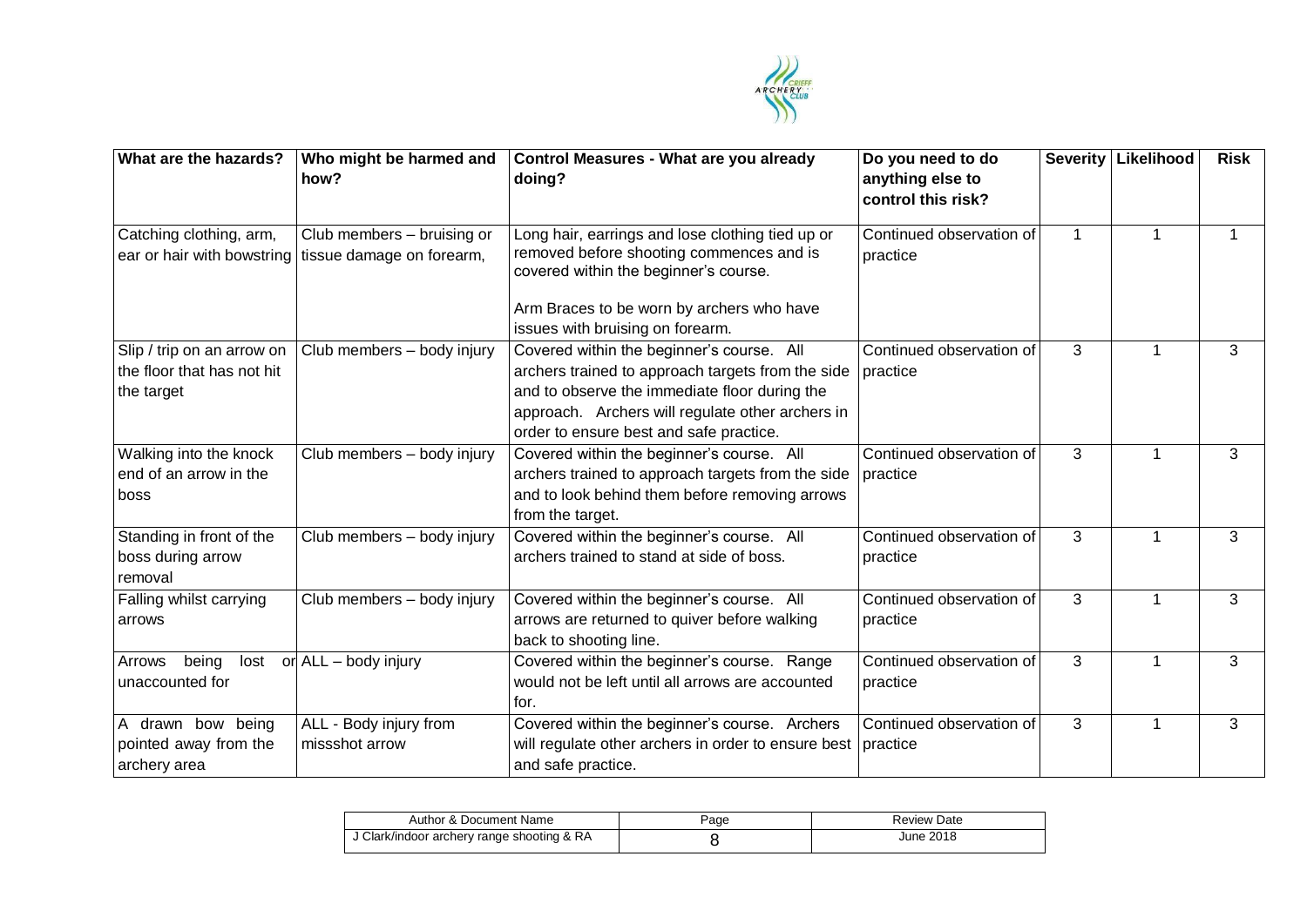

| What are the hazards?                                       | Who might be harmed and<br>how?                                                     | Control Measures - What are you already<br>doing?                                                                                                                                         | Do you need to do<br>anything else to<br>control this risk? | Severity   Likelihood | <b>Risk</b> |
|-------------------------------------------------------------|-------------------------------------------------------------------------------------|-------------------------------------------------------------------------------------------------------------------------------------------------------------------------------------------|-------------------------------------------------------------|-----------------------|-------------|
| Bow strength too high for   Club members - muscle<br>archer | injury                                                                              | Covered within the beginner's course. Coaching Continued observation of<br>and observation in place. Archers will regulate<br>other archers in order to ensure best and safe<br>practice. | practice                                                    |                       |             |
| Distraction – noise or<br>sudden movements                  | Club members - difficulty in<br>concentration or in hearing<br>the whistle commands | Field Captain/Rangemaster will control shooting Continued observation of<br>via dynamic risk assessment to ensure safety.                                                                 | practice                                                    |                       |             |

# **SIGNED: Crieff Archery Committee (Collective responsibility) Date: September 2021**

*N.B. Risk assessment to be reviewed at the start of each indoor season.*

| Author & Document Name |                                          | Page | Review Date |
|------------------------|------------------------------------------|------|-------------|
|                        | Glark/indoor archery range shooting & RA |      | June 2018   |